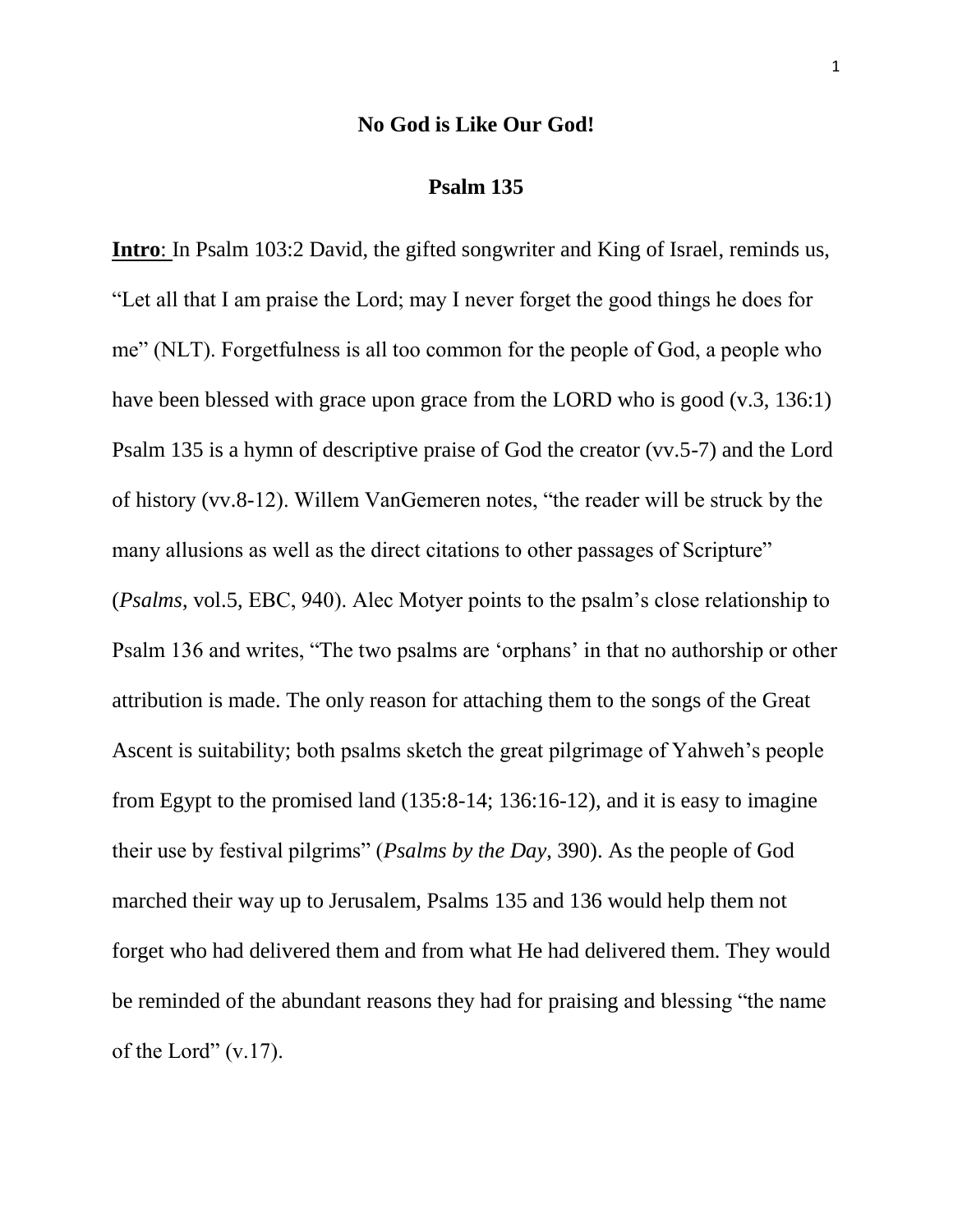Before we jump into the text, it is worth observing the beautiful structure of the Psalm. It highlights certain truths and it would also be an aid to memorization. Michael Wilcox's design is helpful:

Praise to our electing Lord (vv.1-4),

the 'making' God who gives live (vv.5-7)!

Pharaoh's servants have been vanquished (vv.8-9);

with the gift of the land (vv.10-12),

Yahweh's servants have been vindicated (vv.13-14).

The 'made' gods bring death (vv.15-18);

praise to our indwelling Lord (vv.19-21)!

(Michael Wilcox, *The Message of Psalms* 73-150, BST, 247).

Our study of this psalm will be influenced by Wilcox's outline.

# **I. Praise the Lord because He is Good 135:1-4**

Like Psalm 134, the worship of God's people is led, but not restricted, by the priest "who stood in the Lord's house at night" (134:1; see also 113:1). In both psalms, they are called "you servants of the LORD" (134:1; 135:1). Repeatedly, they are told to "praise the Lord" in verses 1-4. Why? Because 1) "the Lord is good" (v.3), 2) His name "is delightful" (v.3), and 3) He "has chosen Jacob for himself, Israel as his treasured possession" (v.4). Our God, the LORD, is good and delightful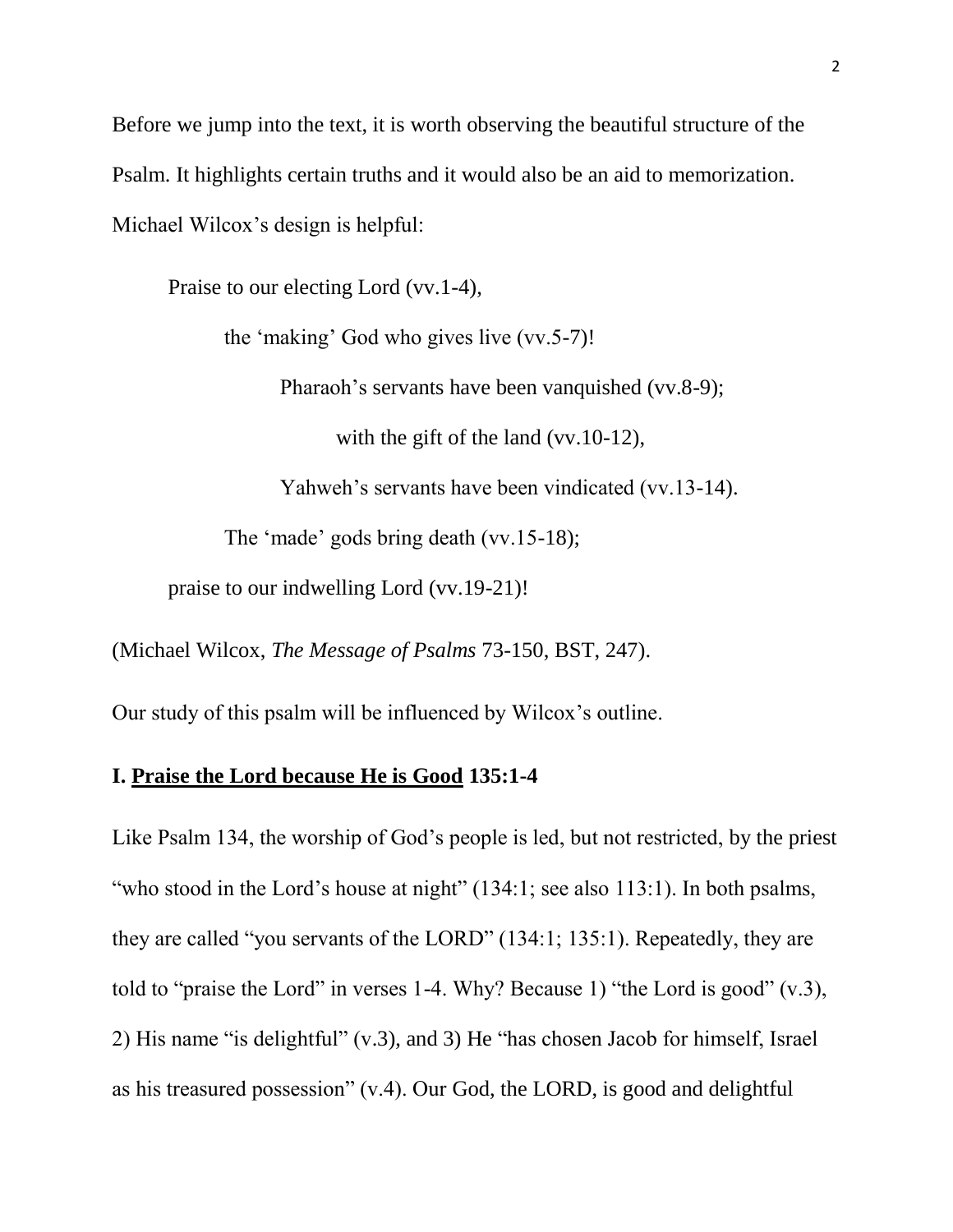(ESV, "pleasant") in general but also in particular. The evidence is His sovereign and gracious choosing of Israel (See Ex. 19:5; Deut. 7:6; 14:2; Ps. 114:2; Mal. 3:17). Commenting on this truth, Calvin writes, "The mercy was surely one of incomparable value, and which might well stir them up to fervent gratitude and praise, adopted as they were into favor with God, while the whole Gentile world was passed by… [God] bound the posterity of Abraham to him by a closer tie, such as that by which he now adopts men generally into his Church and unties them with the body of his only-begotten Son" (Calvin, Comm. Vol.6, *Psalms 93-150*, p.172). The God we serve is a very good God! He is worthy of our praise. He sets his electing pleasure on undeserving sinners like Jacob; like you and me.

## **II. Honor the Lord because He is the Creator 135:5-7**

Not only is the LORD good  $(v.3)$ , He is also "great; greater then all gods"  $(v.5)$ . This is something the psalmist "knows" beyond a shadow of a doubt. Allen Ross informs us, "These are words that Jethro used in Exodus 18:11 when he met Moses and Israel after the great deliverance from Egypt. It is the kind of confession of faith than any believer could make …" (*The Psalms*, vol.3, 766-67). The pagan nations worship false gods who can do nothing. In stark contrast, we worship a God, "the LORD who does whatever he pleases in heaven and on earth" (v.6). The LORD is the sovereign Creator "in heaven and on earth, in the seas and all the depths." He controls the clouds, lightening, rain and wind (v.7). He has absolute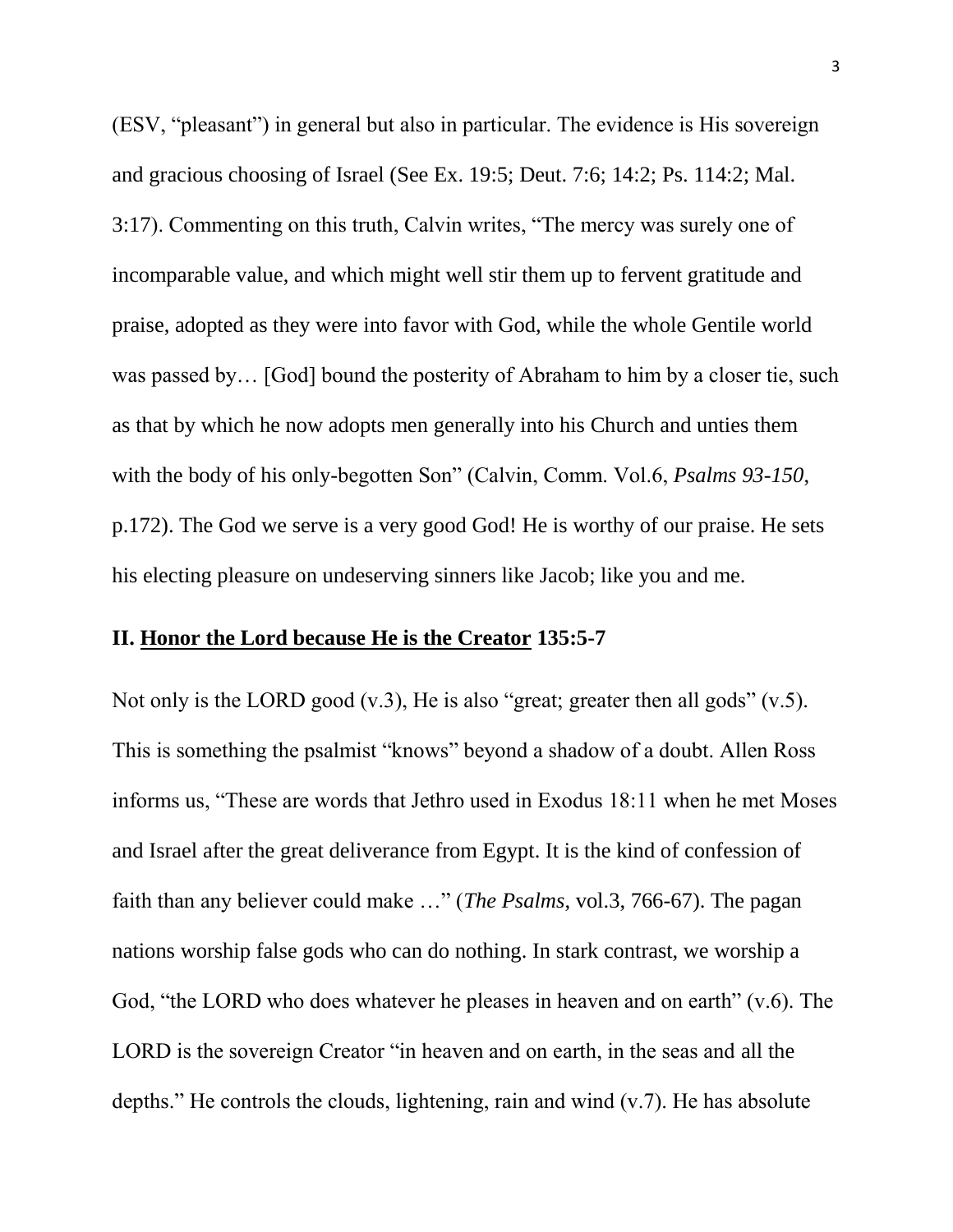and total control and authority over what he has made. Nature responds to His every command; as should we! John Piper provides a helpful theological insight on these verses when he says,

"whenever God acts, he acts in a way that pleases him. God is never constrained to do a thing that he despises. He is never backed into a corner where his only recourse is to do something he hates to do. He does whatever he pleases. And therefore, in some sense, he has pleasure in all that he does … [therefore] we should bow before God and praise his sovereign freedom — that in some sense at least he always acts in freedom, according to his own "good pleasure," following the dictates of his own delights. He never becomes the victim of circumstance. He is never forced into a situation where he must do something in which he cannot rejoice." ("The Pleasure of God in All He Does," 2-1-87)

Our God is the Creator. And, He is a sovereign Creator with absolute and complete authority over all that He has made.

### **III. Thank God because He fights for His people 135:8-14**

The LORD is good (vv.1-4) and He is great (vv.5-7). He is also gracious (vv.8-14). This is made abundantly clear in his deliverance of the Hebrews from Egypt in the Exodus (vv.8-9), and the Conquest of the Promised Land (vv.10-12). In summary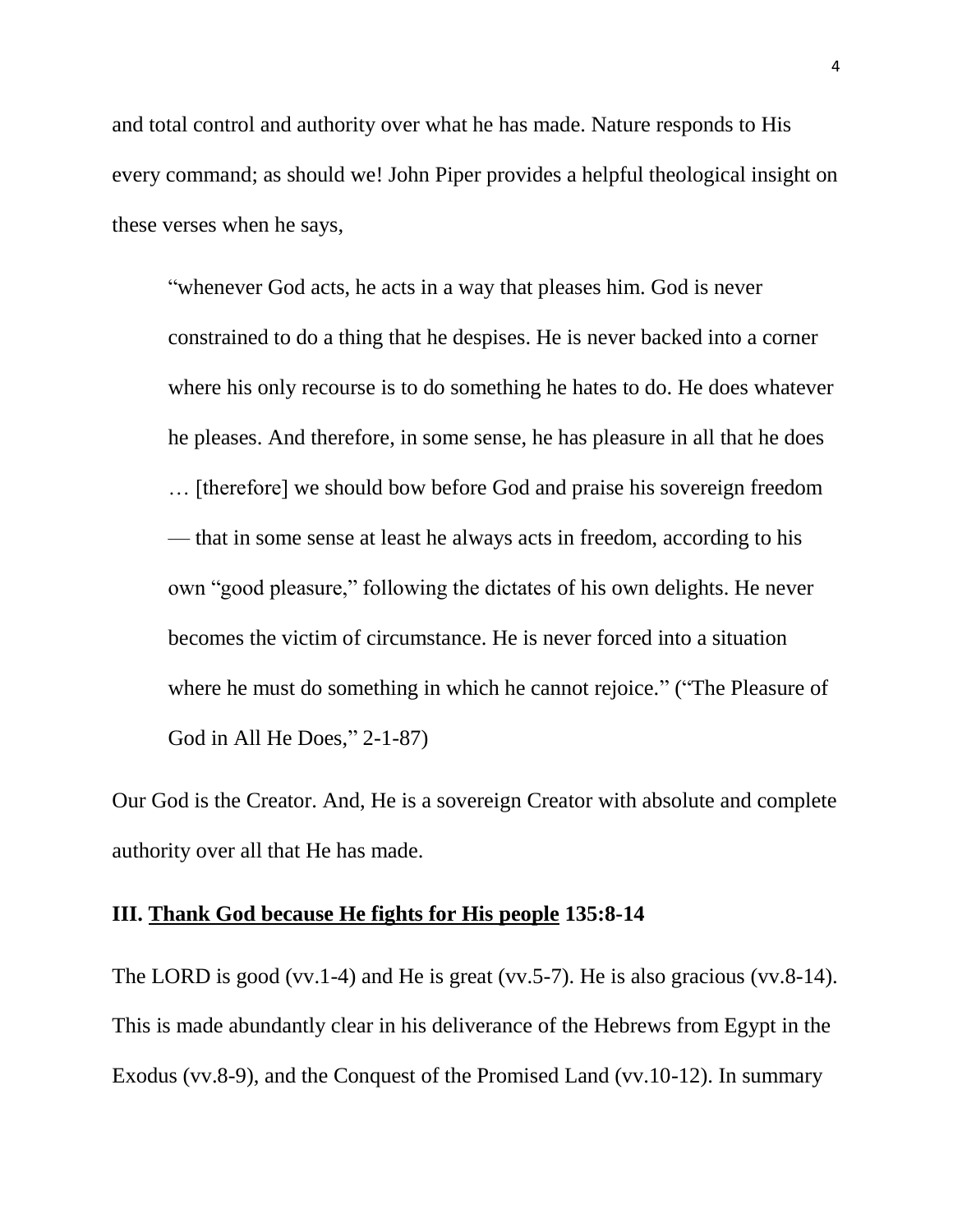fashion the psalmist notes God's victories over Pharaoh and the Egyptians,

particularly in the  $10^{th}$  plague (vv. 8-9; cf. Ex. 12:29ff); over "many nations" as He "slaughtered mighty kings" (v.10), specifically "Sihon king of the Amorites" and "Og king of Bashan, and all the kings of Canaan" (vv.10-11; cf. Num. 21:21-26, 33-35; Deut. 2:30-33; 3:1-6; Josh 121:21-24). Having fought for His people and defeated their enemies, the Lord "gave them land as an inheritance, an inheritance to his people Israel" (v.12). They did not deserve it and they did not earn it. It was a sovereign act of His goodness and grace.

In response to this recounting and remembrance of God's gracious acts, the psalmist breaks forth in praise of the "Lord's name" that "endures forever" and the "Lord's reputation" which will endure "through all generations" (v.13). Once again we are reminded that no God is like our God. His mighty Name will never be forgotten. And, "the Lord, will vindicate his people and have compassion on his servants" (v.14). Derek Kidner's comments fit so well when he writes, "These verses allude to Exodus 3:15 and Deuteronomy 33:36. The latter (from the Song of Moses) makes it clear that the rescue of God's people will be wholly undeserved: the saving of fools and apostates from the predicament they deserve to find themselves in" (*Psalms 73-150*, TOTC, 456). This is compassion on the undeserving. This is pure grace showered on the Lord's servants. And, we should not miss this, verses 13-14 "look to the future as the previous verses looked to the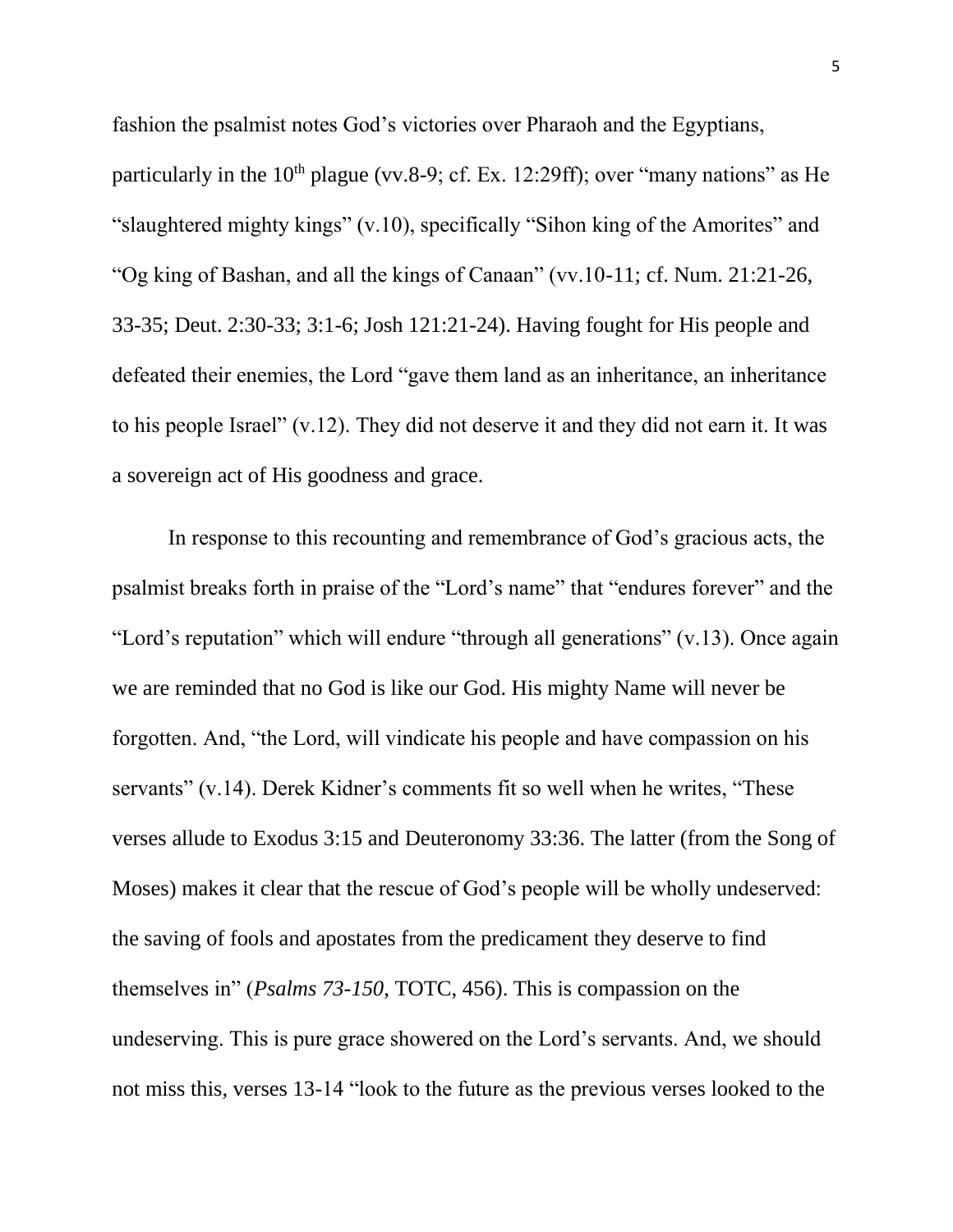past." As James Boice says, "the God who has been gracious in the past will continue to vindicate his people and have compassion on them in days yet to come (v.14). God's love will indeed endure forever (Psalm 136, refrain) …. God does not change" (*Psalms 107-150*, 1177). God is forever good, He is forever great and He is forever gracious. No God is like our God. Never forget that!

# **IV. Worship the Lord because He is the one true God 135:15-18**

The Psalmist now wishes to draw a comparison and contrast between the one true God and the false idols this world ("the nations") so foolishly construct and worship. The spiritual insanity could not be more evident. Drawing from Psalm 115:4-8, the songwriter is clear and concise in his Polemic against the false gods we so often are seduced by. First, they are "made by human hands" (v. 15), even the most valuable ("silver and gold"). They are creations not the Creator. Second, they are mutes! "They have mouths but cannot speak" (v.16). Third, they are blind! They have "eyes, but cannot see" (v. 16). Fourth, they are deaf! "They have ears but cannot hear" (v.17). Fifth, they are dead! They have no life! There is no breath in this mouths" (v.17). Those who foolishly bow down to them and put their "trust" and hopes "in them" are destined to be "just like them" (v.18). Commenting on this truth Spurgeon writes, "Idolaters are spiritually dead, they are the mere images of men, there best being is gone…Their mouths do not really pray, their eyes see not the truth, their ears hear not the voice of the Lord, and the life of God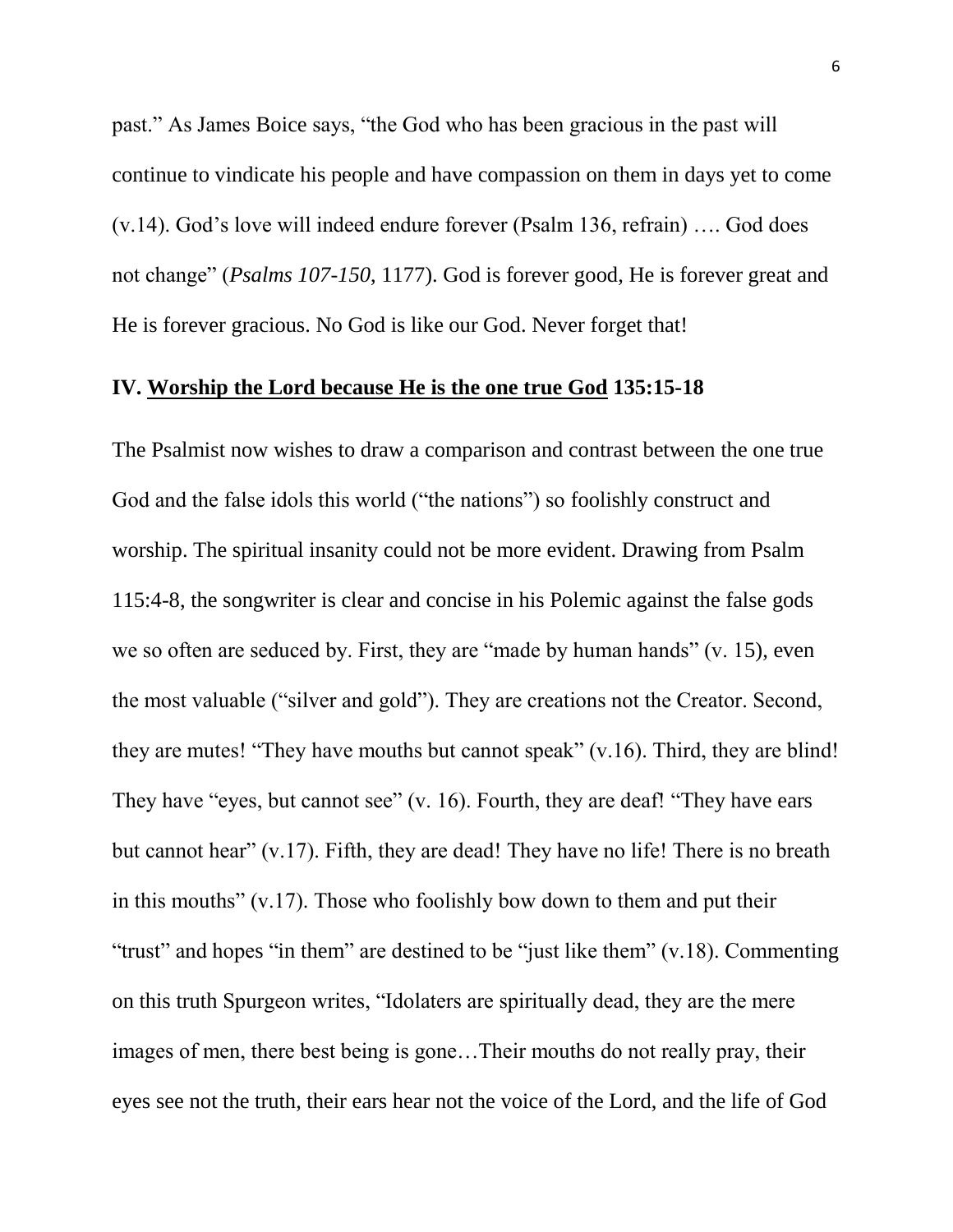is not in them" (TOD, vol 3, 188). How absurd and foolish to forsake the worship of the One true God.

#### **V. Bless the Lord Because He lives among His People 135:19-21**

Psalm 135 concludes with a 5-fold call to praise ("bless") the Lord. Each occurrence of the Word "bless" is an imperative and the verses draw from Psalm 115:9-11; 118:2-4. By piling up the names of Israel, Aaron and Levi (vv.19-20), the psalmist "makes it clearer that the people who revere Yhwh are the people as a whole" (John Goldingay, Psalms, vol 3: *Psalms 90-150*; BCOT, 585). This observation is supported by the concluding phrase of verse 20, "You who revere (ESV, "fear") the LORD, bless the LORD!" Respect and reverence are natural and appropriate responses in recognition of this good, great and gracious God who is like no other gods! The psalm ends with a personal and comforting word. The God of Israel, Aaron, Levi and Jacob (v.4) is a God who is intimate with His people. He is the "the Lord we bless from Zion; he dwells in Jerusalem" (v.21). The God who can "localize" His omnipresence chose as an act of grace to live among His people as their God. He is here not there. He is near not far. No wonder God's people shout with praise "Hallelujah!" "Praise the Lord" (cf. vv.1-3). We have come full circle. We end as we began.